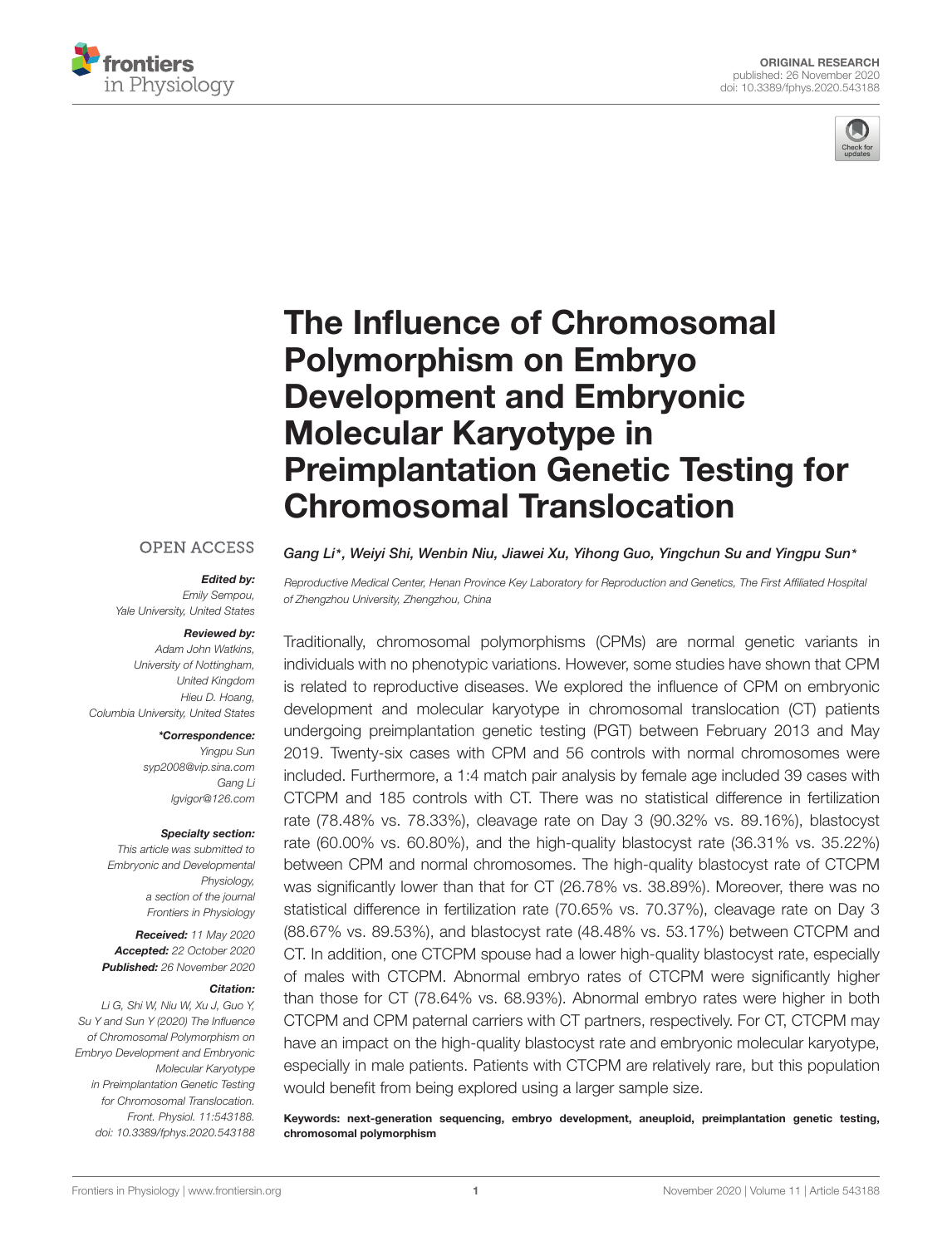# **INTRODUCTION**

Chromosomal polymorphism (CPM) is known as some minor variation of banding karyotype in normal people, and it is constant in an individual. Most variations consist of heterochromatic regions, which are enriched with highly repetitive satellite DNA sequences. These are located in the non-coding sequences of DNA and often occur in the long or short arms of chromosomes 1, 9, and 16. Polymorphisms of D and G group chromosomes (13, 14, 15, 21, and 22) are included in the short arms, the satellites, and stalks of acrocentric chromosomes. Pericentric inversions on chromosomes 1, 2, and 9, and pericentric inversions and the size of long or short arms of chromosome Y are also included.

Traditionally, CPM is a normal variant in an individual with no phenotypic variation. However, some studies have shown that CPM may be related to cancer [\(Pei and Zhang,](#page-6-0) [2013;](#page-6-0) [Rojas et al.,](#page-6-1) [2014;](#page-6-1) [Zhi et al.,](#page-6-2) [2017\)](#page-6-2) and reproductive diseases. [Madon and](#page-6-3) [Athalye](#page-6-3) [\(2005\)](#page-6-3) showed that CPM accounts for a high proportion of patients with primary infertility or repeated miscarriages. Some studies show that CPMs are independently associated with multinucleated embryo formation [\(Sun et al.,](#page-6-4) [2018\)](#page-6-4). It is even suggested that male CPMs are linked to a higher cumulative early miscarriage rate and lower live birth rate following in vitro fertilization (IVF) [\(Ni et al.,](#page-6-5) [2017\)](#page-6-5). However, some studies show that CPM has no effect on IVF/intracytoplasmic sperm injection (ICSI) outcome [\(Ou et al.,](#page-6-6) [2019\)](#page-6-6).

In the current study on chromosomal translocation (CT) carriers, clinical and laboratory data of preimplantation genetic testing (PGT) were analyzed for CTCPM carriers and CT carriers, in order to explore the influence of CPM on embryo development and embryonic molecular karyotype in CT carriers.

# MATERIALS AND METHODS

### **Participants**

We retrospectively analyzed the clinical and laboratory data of PGT for CPMs, CTCPMs, CTs, and normal chromosomes at the Reproductive Medicine Center of the First Affiliated Hospital of Zhengzhou University from February 2013 to May 2019. All study methods were approved by the Institutional Review Board and Ethics Committee of the First Affiliated Hospital of Zhengzhou University and were conducted in accordance with relevant guidelines and regulations. All subjects enrolled in the study gave written formal consent for their participation.

The chromosome karyotype analysis was assessed in peripheral blood lymphocytes of parents. Peripheral blood samples 3 to 5 mL were extracted; 0.5 mL was inoculated into peripheral blood lymphocyte culture medium, mixed upside down, and placed in an incubator without  $CO<sub>2</sub>$  at 37°C for culture. After the above cells were cultured for 3 days, 60  $\mu$ g/mL of colchicine with a concentration of 20  $\mu$ g/mL was added. Colchicine was transferred to a 37◦C constant temperature incubator for further culture for 1 h, and then conventional cell harvesting was performed, prefixation by

hypo-osmosis, dropping tablet at 56◦C, and baking tablet at 65◦C, and G banding was used to capture the karyotype by automatic chromosome scanning system GSL-120 (Leica, Germany). At least five karyotypes were analyzed in each case, and 20 metaphase fission phases were counted. Twenty-six cases with CPM (30 cycles) and 56 controls with normal chromosomes (66 cycles) were investigated. Because the CTCPM carriers were far fewer than the CT carriers, a 1:4 match pair analysis ultimately identified 39 cases with CTCPM (47 cycles) and 185 controls with CT (188 cycles). Pairs were matched based on female age. The CTCPM carriers were divided into two subgroups: one spouse with CPM and a partner with CT, or one spouse with CTCPM and a partner with no abnormalities.

# PGT Procedure

One female underwent an early follicular phase long-acting regimen for controlled ovarian stimulation [\(Kong et al.,](#page-6-7) [2018\)](#page-6-7), and six females underwent a modified super-long protocol (half dose of long-effect gonadotropin-releasing hormone-a was injected at the same time as a short-acting long luteal phase stimulation protocol, whereas the other half was given a second injection on the 28th day after the first injection). After reaching the standard for downregulation, human chorionic gonadotropin (hCG) (Ovidrel; Merck Sereno), either alone or combined with the hCG 2,000 IU, was injected as a trigger. The remainder of the females underwent short-acting long luteal phase stimulation protocols [\(Jin et al.,](#page-6-8) [2019\)](#page-6-8). Oocytes were observed closely via transvaginal ultrasound. When the diameters of more than two dominant follicles were greater than 18 mm, hCG was used. 38 h later, the oocytes were retrieved under the guidance of transvaginal ultrasonography.

Mature oocytes (MII) obtained after oocytes retrieval were fertilized by ICSI. Meanwhile, the obtained sperm by masturbation was enriched by gradient centrifugation. And then, it was added into the ICSI dish, and an alive and well-formed sperm was selected and pressed vertically at the lower part of the sperm tail to immobilize. The sperm was absorbed by the injection needle, and the sperm was injected into the ooplasm after the oocyte was fixed. After ICSI, either G1-Plus (Vitrolife, Sweden) or K-SICM (Cook, Australia) microdroplets were used in the embryo culture medium, and the embryos were transferred to G2-Plus (Vitrolife, Sweden) or K-SIBM (Cook, Australia) microdroplets on the 3rd day. All embryos were cultured at 37◦C in a 6%  $CO<sub>2</sub>$  and 5%  $O<sub>2</sub>$  incubator.

On the 3rd day of operation, the zona pellucida of embryo was drilled with the laser and then continued to be cultured in the blastocyst culture incubator. The blastocyst formed on the 5th or 6th day could be seen that trophoblast ectoderm cells were hatched from the pores. Two to six trophoblast ectoderm cells were absorbed by biopsy needle in the biopsy dish and placed at 37◦C in an aerated incubator for PGT.

Subsequently, single-nucleotide polymorphism (SNP) microarray or multiple annealing and looping-based amplification cycle (MALBAC) next-generation sequencing technology were used to assess these biopsied cells.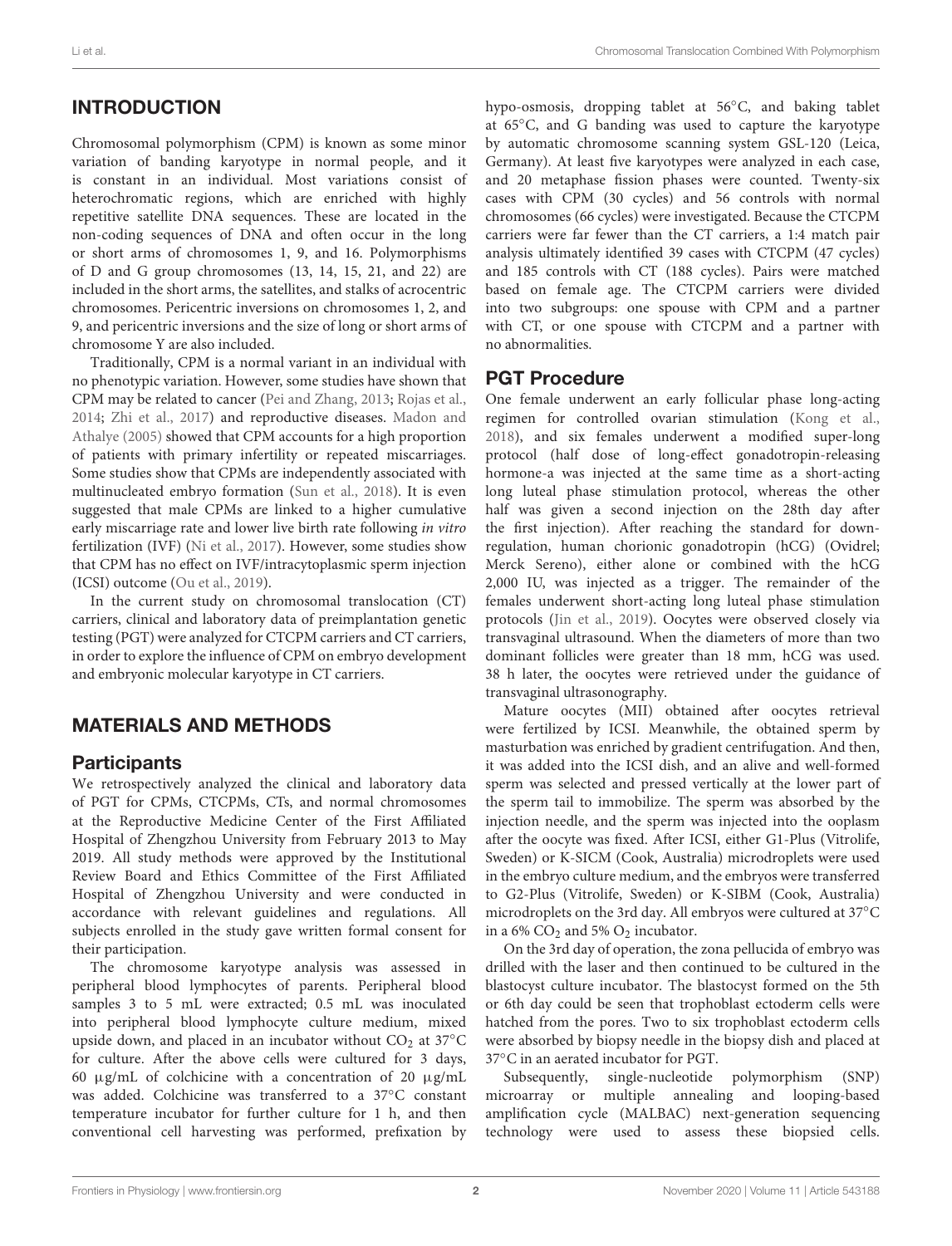Whole-genome amplification for trophectoderm (TE) cells obtained via biopsy was conducted using the QIAGEN REPLI-g Single Cell kit. After cell lysis, the samples were incubated in the polymerase chain reaction (PCR) machine and then placed at room temperature. The amplifications were microarray by HumanCytoSNP-12 microarray (Illumina) for SNP microarrays. On another way, the samples were preamplified in the PCR machine in the MALBAC preamplification mixture and then placed at room temperature and then incubated in the PCR machine in the MALBAC amplification mixture. The MALBAC amplification products were purified, and the data were sequenced by Illumina Hiseq 2500 using an ultrahigh-throughput sequencing system. After biopsied cell collection, the blastocyst was quickly transferred to a four-hole plate and put into an incubator at 37◦C and 6% CO2. The blastocysts were evaluated on Day 5/6 according to Gardener score: those scoring  $\geq$  3 BB were considered high-quality blastocysts. After embryo biopsy, vitrification was performed, and embryos identified as balanced or normal underwent frozen embryo transfer.

#### Statistical Methods

Baseline materials were analyzed by independent  $t$  testing. The rates were compared by  $\chi^2$  test and Fisher exact probabilities, and  $P < 0.05$  was considered statistically significant. The test level of pairwise comparisons among three groups was corrected by Bonferroni tests, and  $P < 0.02$  was considered statistically significant.

### RESULTS

#### Baseline Materials

All patients recruited were diagnosed by karyotype analysis of peripheral blood. First, the baseline data of 26 cases with CPM, including 30 cycles, and 56 controls with normal chromosomes, including 66 cycles, were not significantly different. Thirty-nine couples including CTCPM carriers and 186 CT carriers performed 47 and 188 PGT cycles, respectively. With the exception of body mass index (BMI), there were no significant differences between the two groups within the baseline information (**[Table 1](#page-2-0)**).

<span id="page-2-0"></span>TABLE 1 | General information for patients and result of PGT.

# The Distribution of CPM

CPM in humans is usually located in secondary constrictions, centromeres, satellites, and the distal long arms of Y chromosomes. Variants of the long arm of chromosome 1, 9, and 16 included 11 cases in couples with CTCPM and 5 cases in patients with CPM. Polymorphisms of D and G group chromosomes (13, 14, 15, 21, and 22) included 5 cases in couples with CTCPM and 6 cases in patients with CPM. There were 16 cases with pericentric inversions on chromosomes 1 and 2, and 9 in couples with CTCPM, and 7 cases in patients with CPM. In addition, eight cases in couples with CTCPM and six cases in patients with CPM were recruited with polymorphism of chromosome Y.

# PGT Results

#### Embryo Development Outcomes

In patients with CPM, 467 oocytes were collected, 395 of them were mature metaphase II stage (MII), and 310 (78.48%) fertilized normally. After fertilization, 280 embryos (90.32%) developed to Day 3, and 168 (60.00%) embryos developed to blastocysts on Day 6, of which 61 (36.31%) were evaluated as high-quality blastocysts. For patients with normal chromosomes, 910 oocytes were retrieved; 789 were MII, and 618 (78.33%) were fertilized normally. The number of embryos on Day 3 was 551 (89.16%), and 335 (60.80%) of them reached blastocyst stage, of which 118 (35.22%) were scored as high-quality blastocysts. When comparing the two groups, there were no statistical differences in fertilization rate, cleavage rate on Day 3, blastocyst rate, and highquality blastocyst rate between the two groups ( $P = 0.95$ ,  $P = 0.59$ ,  $P = 0.82$ , and  $P = 0.81$ , respectively; **[Table 1](#page-2-0)**).

In patients with CTCPM, a total of 787 oocytes were retrieved, 695 of them were mature MII, and 556 (70.65%) fertilized normally. After fertilization, 493 (88.67%) embryos developed to Day 3, and 239 (48.48%) embryos developed to blastocysts on Day 6, of which 64 (26.78%) were evaluated as high-quality blastocysts. For patients with CT, 3,132 oocytes were collected; 2,755 were MII, and 2,204 (70.37%) were fertilized normally. The number of embryos on Day 3 was 1,973 (89.53%), and 1,049 (53.17%) of them reached blastocyst stage, of which 408 (38.89%) were scored as high-quality blastocysts. However, when the two groups were compared, the high-quality blastocyst rate

| <b>11 to 22</b> 1   0.01.01 cm = 11.0111.0011.101   pation ito and 1 occur on 1 cm = |                             |                              |           |                                                         |                              |           |  |  |  |
|--------------------------------------------------------------------------------------|-----------------------------|------------------------------|-----------|---------------------------------------------------------|------------------------------|-----------|--|--|--|
|                                                                                      | Chromosomal<br>polymorphism | <b>Normal</b><br>chromosomes | P         | Chromosomal polymorphism<br>combined with translocation | Chromosomal<br>translocation | P         |  |  |  |
| Female age                                                                           | $34.27 \pm 6.28$            | $35.09 \pm 5.47$             | 0.52      | $28.97 \pm 3.53$                                        | $29.45 \pm 3.42$             | 0.68      |  |  |  |
| Male age                                                                             | $35.73 \pm 7.00$            | $36.36 \pm 6.31$             | 0.66      | $30.18 \pm 4.23$                                        | $30.14 \pm 4.11$             | 0.97      |  |  |  |
| Female BMI                                                                           | $23.72 \pm 2.12$            | $22.81 \pm 2.89$             | 0.13      | $21.55 \pm 2.72$                                        | $22.93 \pm 2.89$             | 0.01      |  |  |  |
| Female AFC                                                                           | $14.43 \pm 5.22$            | $13.48 \pm 6.57$             | 0.49      | $15.10 \pm 7.36$                                        | $16.13 \pm 5.80$             | 0.49      |  |  |  |
| No. of retrieved oocytes                                                             | $15.57 \pm 11.25$           | $13.79 \pm 7.63$             | <b>NS</b> | $16.74 \pm 9.88$                                        | $16.66 \pm 8.53$             | <b>NS</b> |  |  |  |
| MII oocytes rate (%)                                                                 | 84.58% (395/467)            | 86.7% (789/910)              | 0.28      | 88.31% (695/787)                                        | 87.96% (2,755/3,132)         | 0.79      |  |  |  |
| Fertilization rate (%)                                                               | 78.48% (310/395)            | 78.33% (618/789)             | 0.95      | 70.65% (556/787)                                        | 70.37% (2,204/3,132)         | 0.88      |  |  |  |
| No. of biopsied blastocysts                                                          | 149                         | 293                          | <b>NS</b> | 215                                                     | 944                          | <b>NS</b> |  |  |  |
| No. of aneuploidy embryos                                                            | 86                          | 204                          | <b>NS</b> | 162                                                     | 610                          | <b>NS</b> |  |  |  |
| Aneuploidy rate                                                                      | 61.87% (86/139)             | 70.34% (204/290)             |           | 78.64% (162/206)                                        | 68.93% (610/885)             | 0.01      |  |  |  |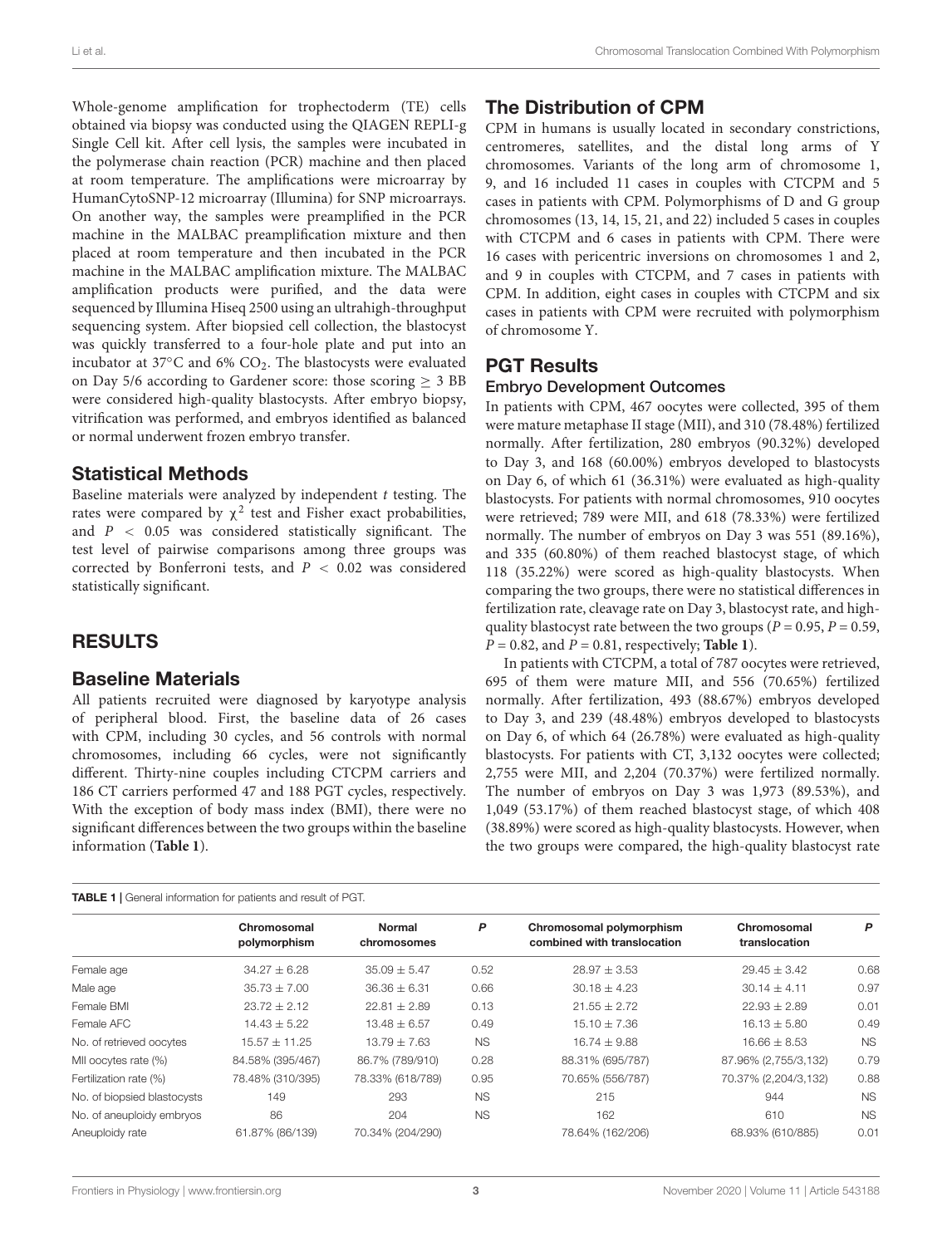|                                  | Study group                  |                      |                                          |                                    | Control group              |                                   | P         |
|----------------------------------|------------------------------|----------------------|------------------------------------------|------------------------------------|----------------------------|-----------------------------------|-----------|
|                                  | Male: $\bullet$<br>Female: ▲ | Male: A<br>Female: • | Male: $\bullet\blacktriangle$<br>Female: | Male: $\blacksquare$<br>Female: ●▲ | Male: $\bullet$<br>Female: | Male: $\blacksquare$<br>Female: • |           |
|                                  |                              |                      |                                          |                                    |                            |                                   |           |
| Retrieved oocytes                | 170                          | 206                  | 215                                      | 196                                | 1,487                      | 1,645                             | <b>NS</b> |
| MII oocytes                      | 161                          | 167                  | 190                                      | 177                                | 1,339                      | 1,416                             | <b>NS</b> |
| The 2PN rate(N)                  | 77.65%                       | 60.68%               | 71.16%                                   | 74.49%                             | 70.81%                     | 69.97%                            | <b>NS</b> |
|                                  | (132/170)                    | (125/206)            | (153/215)                                | (146/196)                          | (1,053/1,487)              | (1, 151/1, 645)                   |           |
| Cleavage rate(N)                 | 89.39%                       | 86.40%               | 85.62%                                   | 93.15%                             | 89.93%                     | 89.14%                            | <b>NS</b> |
|                                  | (118/132)                    | (108/125)            | (131/153)                                | (136/146)                          | (947/1, 053)               | (1,026/1,151)                     |           |
| Blastocyst rate (N)              | 58.47%                       | 48.15%               | 42.75%                                   | 45.59%                             | 55.65%                     | 50.88%                            | <b>NS</b> |
|                                  | (69/118)                     | (52/108)             | (56/131)                                 | (62/136)                           | (527/947)                  | (522/1,026)                       |           |
| High-quality blastocyst rate (N) | 31.88%                       | 26.92%               | 12.5%                                    | 33.87%                             | 38.90%                     | 38.89%                            | < 0.01    |
|                                  | (22/69)                      | (14/52)              | (7/56)                                   | (21/62)                            | (205/527)                  | (203/522)                         |           |

#### <span id="page-3-0"></span>TABLE 2 | The result of embryos development.

Chromosomal translocation (CT):  $\bullet$ 

Chromosomal polymorphism (CPM): ▲

Normal patients:

of patients with CTCPM was significantly lower ( $\chi^2 = 12.31$ ,  $P = 0.00$ ). Furthermore, there was no statistical difference in fertilization rate, cleavage rate on Day 3, and blastocyst rate between the two groups ( $P = 0.88$ ,  $P = 0.56$ ,  $P = 0.06$ ; **[Table 1](#page-2-0)**).

Further analysis showed that one spouse with CTCPM had a lower high-quality blastocyst rate ( $\chi^2$  = 10.42, P = 0.00), especially for male embryos ( $\chi^2$  = 15.25, *P* = 0.00; **[Table 2](#page-3-0)**).

#### Outcomes of Embryonic Molecular Karyotype

According to blastocyst grading, the numbers of blastocysts biopsied in patients with CPM and patients with normal chromosomes were 145 and 292, respectively. For patients with CPM, 6 were not diagnosed successfully, 53 (38.13%) blastocysts were normal or balanced, and 86 (61.87%) had an abnormal molecular karyotype. For patients with normal chromosomes, 2 were amplified abortively, 86 (29.66%) blastocysts were normal or balanced, and 204 (70.34%) had an abnormal molecular karyotype. When comparing the two groups, there was no statistical difference in abnormal embryos rates (**[Figure 1](#page-3-1)**).

The numbers of blastocysts biopsied in patients with CTCPM and patients with CT were 215 and 957, respectively. For patients with CTCPM, 9 were not diagnosed successfully, 44 blastocysts (21.34%) were normal or balanced, and 162 (78.64%) had an abnormal molecular karyotype. For patients with CT, 72 of a total of 957 were amplified abortively, 275 (31.07%) blastocysts were normal or balanced, and 610 (68.93%) had an abnormal molecular karyotype. When comparing the two groups, abnormal embryo rates were significantly higher in patients with CTCPM (χ <sup>2</sup> = 7.62 P = 0.01; **[Figure 2](#page-4-0)**).

Among these cases, when compared with males with CT, abnormal embryos rates were higher in both paternal CTCPM carriers and paternal CPM carriers with partners carrying CT, respectively ( $\chi^2 = 15.25$ ,  $P = 0.00$ ;  $\chi^2 = 5.50$ ,  $P = 0.02$ ). However, when compared with females with CT, there were no significant differences in maternal carriers ( $\chi^2 = 0.59$ ,  $P = 0.44$ ;  $\chi^2 = 0.25$ , P = 0.62; **[Table 3](#page-5-0)**).



### <span id="page-3-1"></span>**DISCUSSION**

CPM is regarded as a normal variation in individuals, but recent studies have shown that CPM has a notable impact on reproductive outcome. A meta-analysis showed that during IVF or ICSI, male partners with CPM had negative effects on fertilization rate, embryo cleavage rate, high-quality embryo rate, and live birth rate, but there were no significant differences in early spontaneous abortion rate, clinical pregnancy rate, or ongoing pregnancy rate [\(Ou et al.,](#page-6-6) [2019\)](#page-6-6). A multicenter medical study in Brazil showed that CPM accounts for an important proportion of both male and female carriers in couples who have had a first or second miscarriage [\(Cavalcante et al.,](#page-6-9) [2020\)](#page-6-9). In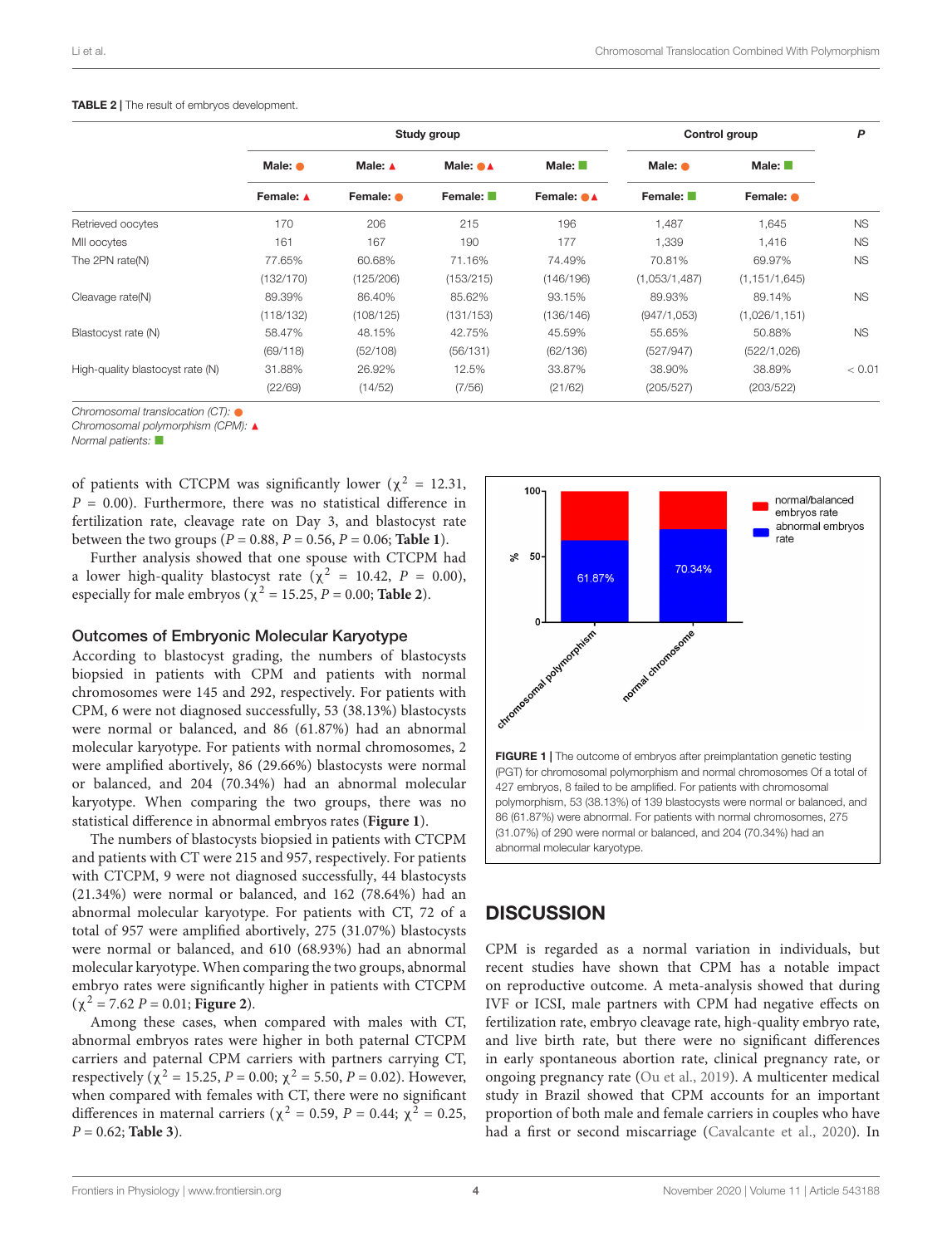

<span id="page-4-0"></span>72.65% vs. 27.35%.

males with oligozoospermia, the detection rate of CPM was also increased [\(Chen et al.,](#page-6-10) [2017;](#page-6-10) [Dai et al.,](#page-6-11) [2018\)](#page-6-11), and it showed that polymorphic variations on the Y chromosome were the most prevalent polymorphism in infertile men, especially in patients with severe oligozoospermia [\(Guo et al.,](#page-6-12) [2012\)](#page-6-12). Thus, CPM does not appear to be the absence of an individual phenotype.

Because of the known inverse relationship between advanced maternal age (>35 years) and embryo euploidy [\(Demko et al.,](#page-6-13) [2016\)](#page-6-13), pairs were matched based on female age in order to minimize the influence of female age on embryo molecular karyotype results. Although BMI figures between the two groups were statistically different, there was no statistically significant relationship between BMI and euploidy [\(Goldman](#page-6-14) [et al.,](#page-6-14) [2015\)](#page-6-14). We tried to explore the influence of CPM on embryo development and embryonic molecular karyotype in CT carriers. First, the CPM carriers were compared with patients with normal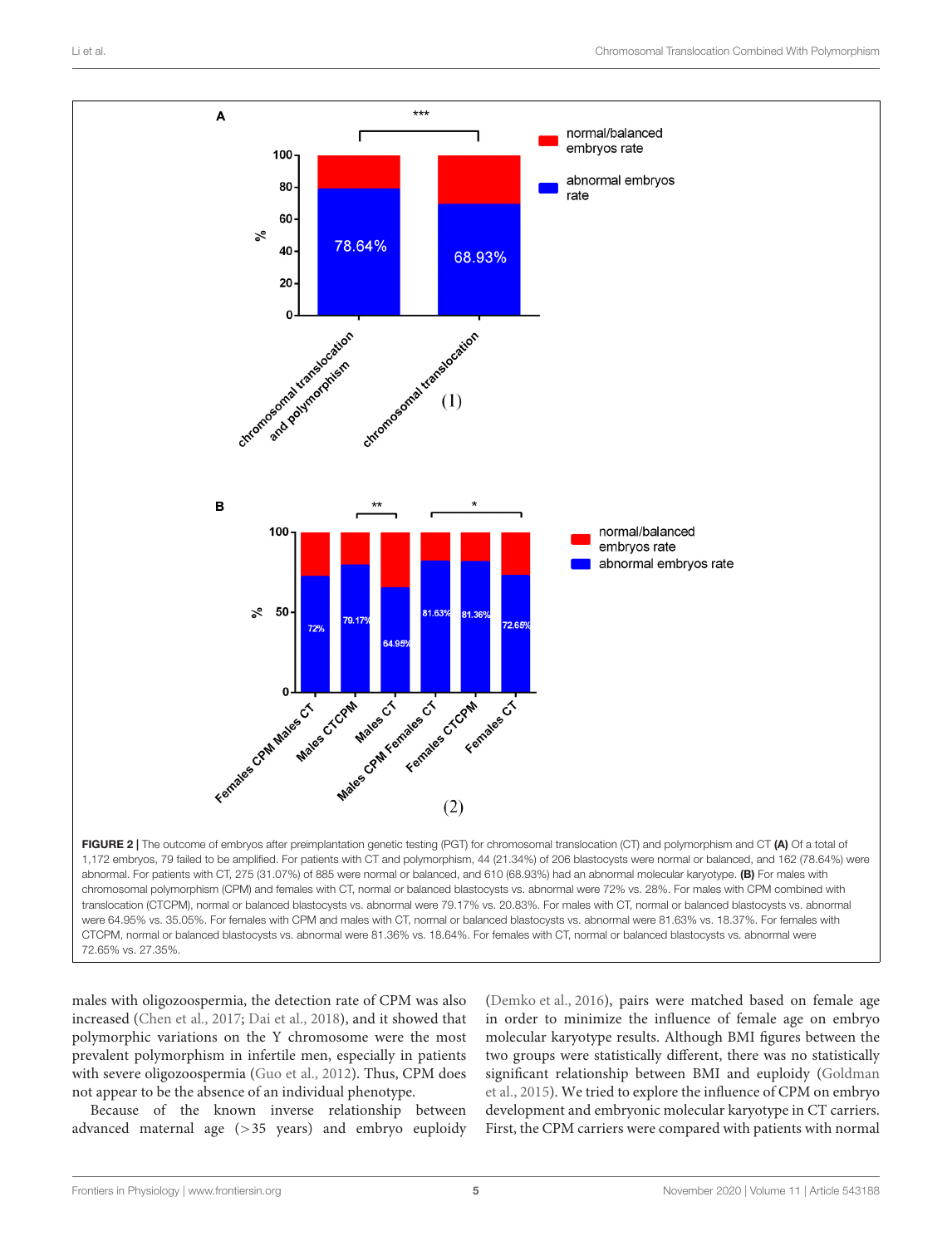| Groups                       | Study group                  |                   |                               |                                    | Control group              |                                           | P    |
|------------------------------|------------------------------|-------------------|-------------------------------|------------------------------------|----------------------------|-------------------------------------------|------|
|                              | Male: $\bullet$<br>Female: A | Male: $\triangle$ | Male: $\bullet\blacktriangle$ | Male: $\blacksquare$<br>Female: ●▲ | Male: $\bullet$<br>Female: | Male: $\blacksquare$<br>Female: $\bullet$ |      |
|                              |                              | Female: •         | Female: $\blacksquare$        |                                    |                            |                                           |      |
| Abnormal embryos rate        | 72%                          | 81.63%            | 79.17%                        | 81.36%                             | 64.95%                     | 72.65%                                    | 0.01 |
|                              | (36/50)                      | (40/49)           | (38/48)                       | (48/59)                            | (278/428)                  | (332/457)                                 |      |
| Normal/balanced embryos rate | 28%                          | 18.37%            | 20.83%                        | 18.64%                             | 35.05%                     | 27.35%                                    |      |
|                              | (14/50)                      | (9/49)            | (10/48)                       | (11/59)                            | (150/428)                  | (125/457)                                 |      |

<span id="page-5-0"></span>TABLE 3 | The outcomes of embryonic molecular karyotype.

Chromosomal translocation (CT):  $\bullet$ 

Chromosomal polymorphism (CPM): A

Normal patients:  $\square$ 

chromosomes. Then, the PGT data were analyzed for CTCPM carriers and CT carriers.

Embryo development suggests that CPM is associated with multinucleated embryo formation [\(Sun et al.,](#page-6-4) [2018\)](#page-6-4) and has an impact on fertilization rate, embryo cleavage rate, high-quality embryo rate, and live birth rate [\(Liang et al.,](#page-6-15) [2014;](#page-6-15) [Ou et al.,](#page-6-6) [2019\)](#page-6-6). However, in our data, there was no statistical difference in fertilization rate, cleavage rate on Day 3, blastocysts rate, or highquality blastocyst rate between CPM carriers and patients with normal chromosomes. There was also no significant difference in fertilization rate, cleavage rate on Day 3, and blastocyst rate in patients with CTCPM, which was not similar to the previously mentioned study. However, it indicated that ICSI may increase the fertilization rate for men with CPM [\(Liang et al.,](#page-6-15) [2014\)](#page-6-15). Thus, the fertilization rate of our study showed no significant difference. The high-quality blastocyst rate decreased, and the differences were mainly observed when one spouse had CTCPM, especially male patients, which was consistent with other studies. The study showed that variability in the retention of nucleosomes could interfere with constitutive heterochromatin function in the zygote and so affect the developmental potential of the embryo [\(Ou et al.,](#page-6-6) [2019\)](#page-6-6). These results may suggest that for CT, CPM may not affect embryo development, but it can decrease the high-quality blastocyst rate in ICSI-PGT.

Our data showed that although the abnormal embryo rates of CPM were higher than normal, there was no statistical difference. However, compared with the CT group, abnormal embryos rates were significantly higher in patients with CTCPM, which was mainly attributed to one spouse having CTCPM, particularly the male partner. This may indicate that in patients with CT, CPM amplified its effects, rather than remaining inactive. In colorectal cancer, chromosomal instability is also proposed to shape aneuploidy landscapes [\(Bolhaqueiro et al.,](#page-6-16) [2019\)](#page-6-16). Morales et al. show that CPM could affect meiotic segregation in male gametes and lead to a higher rate of aneuploid embryos [\(Morales et al.,](#page-6-17) [2016\)](#page-6-17), which was similar to our findings. Another study suggests that segmental aneuploidy could affect paternal chromosomes compared with whole chromosomal aneuploidy in human IVF embryos [\(Kubicek et al.,](#page-6-18) [2019\)](#page-6-18). Furthermore, it may be more difficult for males with CTCPM to obtain a normal or balanced embryo via PGT. Heterochromatin located in the centromere has an important role in spindle attachment

and chromosome movement; thus, chromosome pairing or sister chromatid cohesion may be disturbed owing to its alteration during mitosis and meiosis [\(Guo et al.,](#page-6-12) [2012;](#page-6-12) [Kubicek et al.,](#page-6-18) [2019\)](#page-6-18), which in turn results in embryo aneuploidy.

There were some limitations to our study. Because of the relative rarity of patients with CTCPM, the sample size of the study group was small; in future studies, it would be important to expand the sample size.

# DATA AVAILABILITY STATEMENT

The genotype and sequencing data has been deposited into Figshare (link: [https://figshare.com/articles/dataset/For\\_](https://figshare.com/articles/dataset/For_Frontiers_in_Physiology/13128011/1) [Frontiers\\_in\\_Physiology/13128011/1\)](https://figshare.com/articles/dataset/For_Frontiers_in_Physiology/13128011/1).

### ETHICS STATEMENT

The studies involving human participants were reviewed and approved by Institutional Review Board and Ethics Committee of the First Affiliated Hospital of Zhengzhou University. The patients/participants provided their written informed consent to participate in this study. Written informed consent was obtained from the individual(s) for the publication of any potentially identifiable images or data included in this article.

#### AUTHOR CONTRIBUTIONS

GL conceived and designed the experiments. YG and YCS selected and supervised suitable patients. GL performed comprehensive chromosome screening. WN and JX performed next-generation sequencing and sequencing data analysis. YCS and YG recruited the patients, retrieved oocytes, and transferred embryos. YPS provided overall supervision. GL and WS drafted the manuscript. All authors reviewed the final manuscript.

### FUNDING

This work was supported by the National Natural Science Foundation of China (81771534 to GL and 81820108016 to YPS),